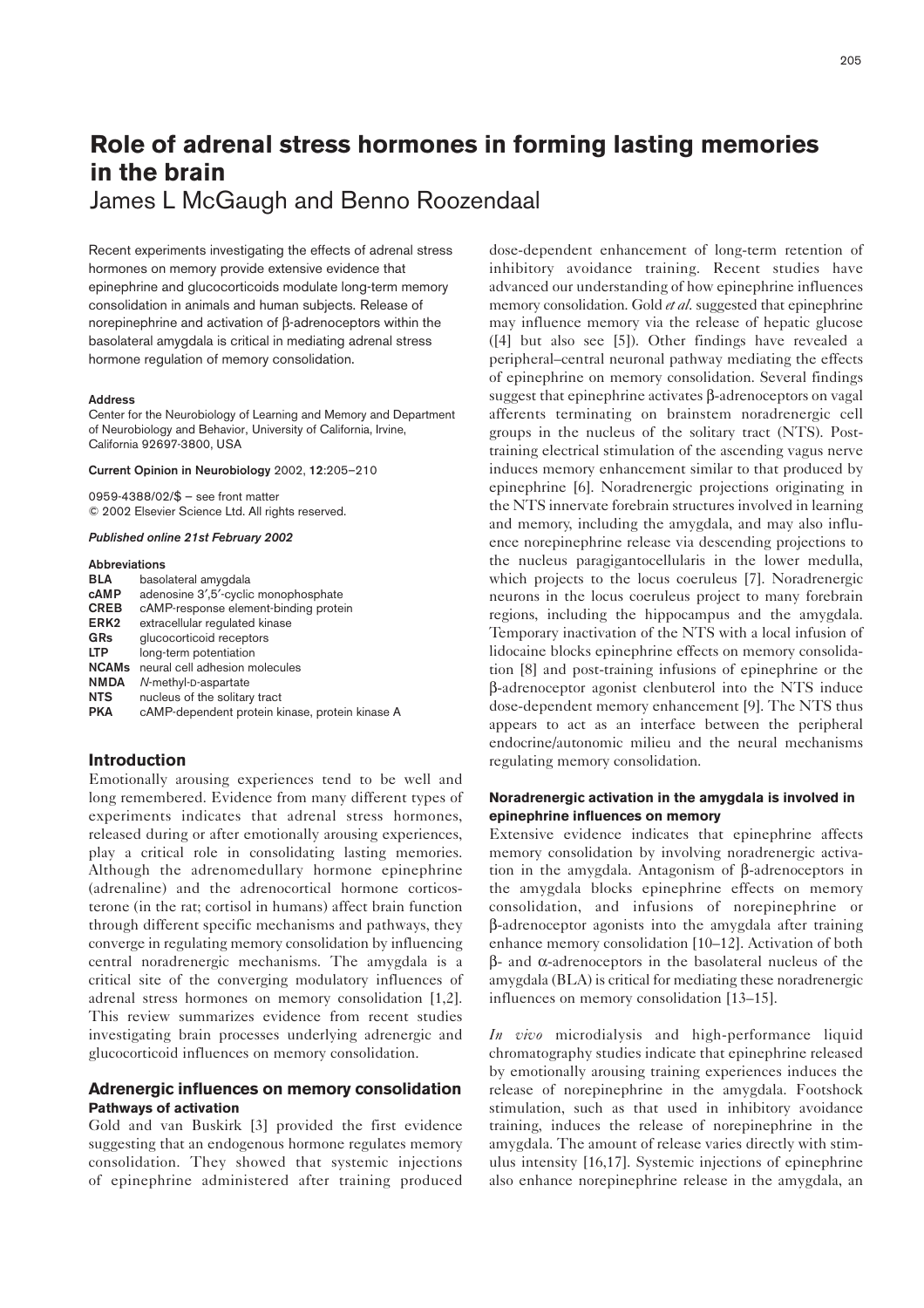effect that is blocked by temporary inactivation of the NTS [18]. Infusions of epinephrine into the NTS potentiate training-induced norepinephrine release in the amygdala and enhance retention performance [19••]. Moreover, inhibitory avoidance training increases norepinephrine levels in the amygdala after training, and the levels assessed in individual animals correlate highly with later retention performance [20]. These findings, together with those of studies of drug effects on norepinephrine release [21], provide strong support for the hypothesis that norepinephrine release in the amygdala plays an important, possibly critical, role in mediating emotional arousal effects on memory consolidation.

Noradrenergic activation may activate glutamatergic mechanisms in the BLA [22] and facilitate *N*-methyl-D-aspartate (NMDA)-dependent neuroplasticity in BLA pyramidal neurons [23,24]. The finding that epinephrine does not reverse memory impairments induced by NMDA antagonists also suggests that the effects of epinephrine on memory consolidation involve NMDA-dependent mechanisms [25]. Noradrenergic activation involves β-adrenoceptor influences on adenosine 3′,5′-cyclic monophosphate (cAMP) and cAMPdependent protein kinase (PKA) formation. Auditory fear conditioning is attenuated by administration of a PKA inhibitor directly into the BLA [26], and consolidation of fear memories is impaired in transgenic mice that overexpress an inhibitory isoform of PKA [27], suggesting a crucial role for PKA in memory consolidation. The finding that blockade of PKA prevents late-phase long-term potentiation (LTP) in the lateral amygdala [28] implies the involvement of neuroplasticity in this nucleus. PKA activation results in phosphorylation of the transcription factor cAMP-response element-binding protein (CREB) [29], and manipulation of CREB levels in the amygdala influences long-term memory formation for aversive conditioning [30,31•]. Such activation-induced changes in plasticity mediated by epinephrine may regulate BLA effects on memory consolidation in other brain regions [1,32].

# **Glucocorticoid influences on memory consolidation**

Emotional arousal also activates the hypothalamic–pituitary–adrenocortical axis, resulting in elevated plasma levels of corticosterone. Extensive evidence indicates that glucocorticoids influence long-term memory consolidation [2,33]. Acute post-training administration of low doses of glucocorticoids enhances memory consolidation, in a manner highly similar to that seen with epinephrine [34–37]. Blockade of the corticosterone stress response with the corticosterone synthesis inhibitor metyrapone prevents inhibitory avoidance retention enhancement induced by post-training epinephrine injections or exposure to psychological stress [38,39]. This suggests that these major hormonal systems — adrenergic and glucocorticoid appear to interact to influence memory consolidation.

Glucocorticoid effects on memory are not restricted to influences on consolidation. When administered shortly before retention testing, glucocorticoids impair retrieval of memory for spatial/contextual information [40], an effect that is temporary and dissipates within several hours after stress exposure or hormone injection. The effects of chronic glucocorticoid administration on memory function and the brain were recently reviewed elsewhere [41•].

## **Glucocorticoid influences on memory involve the amygdala**

Glucocorticoid hormones freely enter the brain and bind to two intracellular types of adrenal steroid receptors [42]. Extensive evidence indicates that the low-affinity glucocorticoid receptors (GRs), and not the high-affinity mineralocorticoid receptors, are involved in mediating glucocorticoid effects on memory consolidation [43–47]. The hippocampus has a high density of GRs [42]. Posttraining infusions of corticosterone, or specific agonists or antagonists of GRs into the hippocampus, affect memory consolidation for both aversive and appetitive tasks [48,49]. Glucocorticoid effects on memory consolidation also require activation of the amygdala [2,50]. Infusions of the specific GR agonist RU 28362 into the BLA, immediately after inhibitory avoidance training, enhance retention performance [51]. Intra-BLA infusions of the GR antagonist RU 38486 impair retention performance in a watermaze spatial task [51]. Furthermore, selective lesions of the BLA block inhibitory avoidance retention enhancement induced by post-training systemic injections of the synthetic glucocorticoid dexamethasone [52]. These recent findings indicate that glucocorticoid effects on memory consolidation depend critically on the BLA and that the BLA is also a locus of action of glucocorticoids in modulating memory consolidation.

Lesions of the BLA also block retention enhancement induced by intra-hippocampal infusions of a GR agonist [49]. These findings indicate that an intact BLA is required for enabling memory enhancement induced by local GR activation in the hippocampus. More generally, the findings suggest that training-induced activation of the BLA is needed for regulating stress hormone effects on memory consolidation processes in other brain regions [2,53••]. BLA lesions also block stress-induced impairment of LTP in the hippocampus [54<sup>•</sup>]. Projections from the BLA to the nucleus accumbens may be critically involved in mediating these BLA influences on memory consolidation [55,56].

#### **Molecular mechanisms of glucocorticoid effects**

Many recent studies have focused on the putative molecular mechanisms underlying glucocorticoid effects on memory consolidation. Aversive training and post-training injections of glucocorticoids affect expression of neural cell adhesion molecules (NCAMs) in the hippocampus and the prefrontal cortex [57•,58], and may cause long-term synaptic structural changes. Glucocorticoids act through intracellular and intranuclear receptors and can affect gene transcription by direct binding of receptor homodimers to DNA [59,60]. Consistent with a role of this pathway in memory consolidation, a recent study has reported that a point mutation in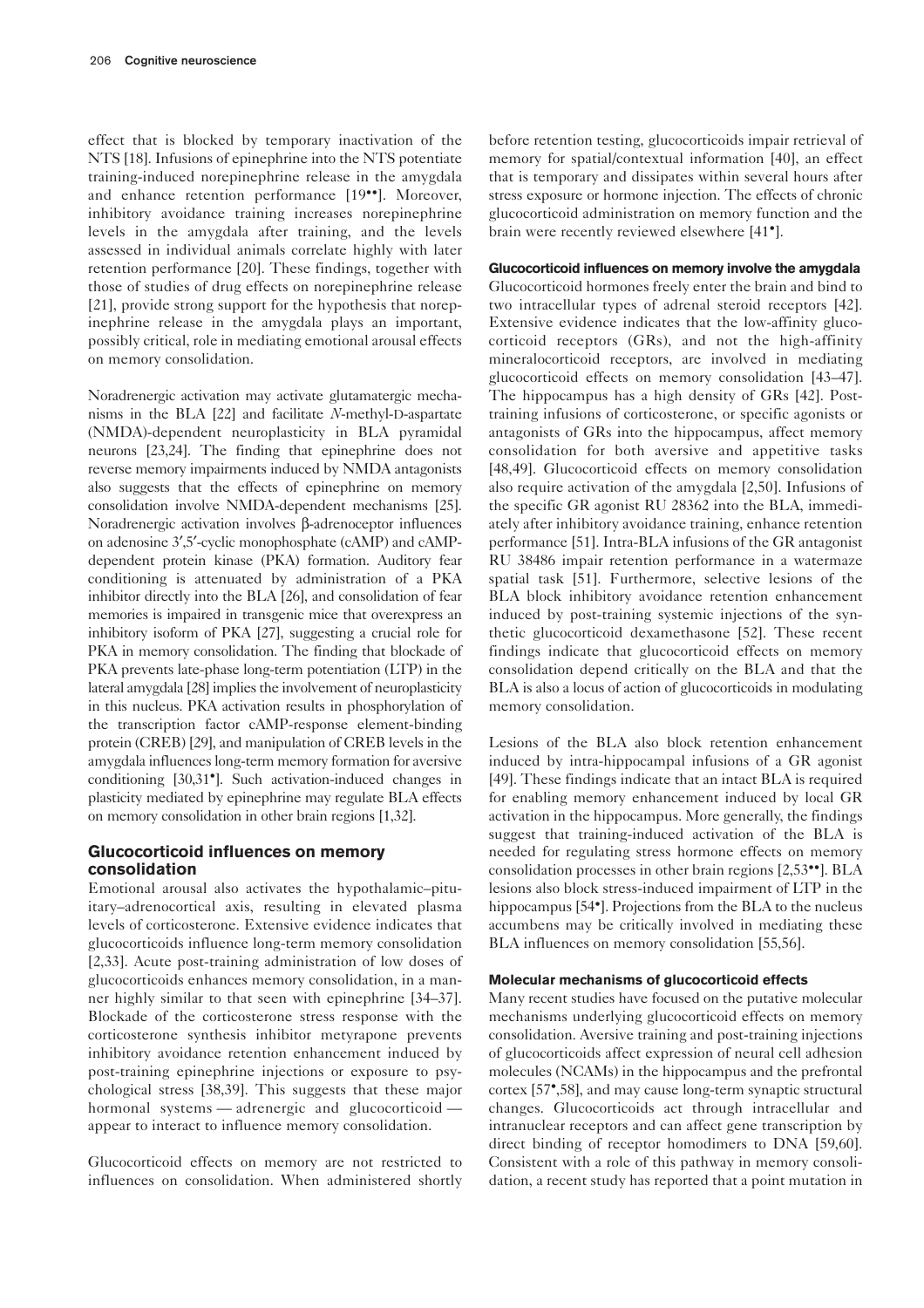#### **Figure 1**

Interactions of adrenal stress hormones with the noradrenergic system in the BLA in modulating memory consolidation. Adrenal stress hormones are released during training in aversively motivated tasks and are known to enhance memory consolidation. Epinephrine, which does not cross the blood–brain barrier, induces the release of norepinephrine (NE) in the BLA by activating vagal afferents to the NTS. Noradrenergic neurons in the NTS project directly to the BLA, and indirectly via the locus coeruleus (LC). Norepinephrine binds to both β-adrenoceptors (β) and  $\alpha_1$ -adrenoceptors  $(\alpha_1)$  at postsynaptic sites and activates cAMP and protein kinase formation. Glucocorticoids freely enter the brain and bind to GRs in noradrenergic cell bodies in the NTS to potentiate norepinephrine release in the BLA, as well as postsynaptically in BLA neurons to facilitate the norepinephrine signal cascade. These stress hormone effects on noradrenergic activation in the BLA are required for regulating memory consolidation in other brain regions. PGi, nucleus paragigantocellularis.



the mouse GR, which selectively prevents dimerization and DNA-binding of the GR, impairs spatial memory performance [61••]. Glucocorticoids may also affect memory consolidation through transactivation or protein–protein interactions with other transcription factors or effector systems. Training on a watermaze spatial task increases phosphorylation of extracellular regulated kinase (ERK2), a subtype of the mitogen-activated protein kinases [62•]. Phosphorylation of ERK2 in the amygdala was found only in rats that were trained under high stress conditions (i.e. cold water). The training conditions were accompanied by high plasma levels of training-induced corticosterone. ERK2 is considered critical for memory consolidation and long-term neuronal plasticity in both the amygdala and the hippocampus [63,64] and can be activated by noradrenergic stimulation and cAMP formation [65,66].

## **Noradrenergic activation in the amygdala is involved in glucocorticoid influences on memory**

Brainstem noradrenergic cell groups, including the NTS and the locus coeruleus, express high densities of GRs [67]. Post-training activation of GRs on noradrenergic cell groups in the NTS induces dose-dependent memory enhancement [37]. As noted above, the NTS projects directly to the amygdala and infusion of a β-adrenoceptor antagonist into the BLA blocks this glucocorticoidinduced memory enhancement [37]. Moreover, infusion of a β-adrenoceptor antagonist into the BLA blocks the retention enhancement induced by post-training systemic injections of dexamethasone or by direct intra-hippocampal infusions of a GR agonist [68,69••]. Other findings suggest that the BLA may be a critical locus of interaction between glucocorticoids and the noradrenergic system in modulating

memory consolidation. Retention enhancement induced by a GR agonist infused into the BLA after training is blocked by concurrent infusions of a β-adrenoceptor antagonist or RP-cAMPs, a drug that blocks the norepinephrine signal cascade by inhibiting PKA activity [68,70]. The findings of this study also indicate that GR activation in the BLA may facilitate memory consolidation by potentiating the efficacy of the norepinephrine signal cascade, via an interaction with G-protein-mediated actions [70].

# **Adrenal stress hormone effects on memory consolidation in human subjects**

Findings of studies of stress hormone effects on memory in human subjects are generally consistent with those of the animal studies discussed above. Blockade of β-adrenoceptors prevents the enhancing effects of emotional arousal on memory consolidation [71,72]. Glucocorticoid-induced impairment of declarative memory retrieval has also been observed in human subjects [73,74]. A brief social stress exposure was reported to impair memory processing in male but not female volunteers [75•]. The report that, in human subjects, glucocorticoid effects on memory consolidation enhancement depend on the emotionally arousing content of the material [76•], is consistent with extensive evidence from animal studies indicating that noradrenergic activation in the amygdala is involved in mediating glucocorticoid effects on memory consolidation.

## **Conclusions and future directions**

Recent findings have provided new insights into the brain processes mediating adrenal stress hormone influences on memory consolidation. As summarized in Figure 1, the BLA is a critical locus mediating epinephrine and glucocorticoid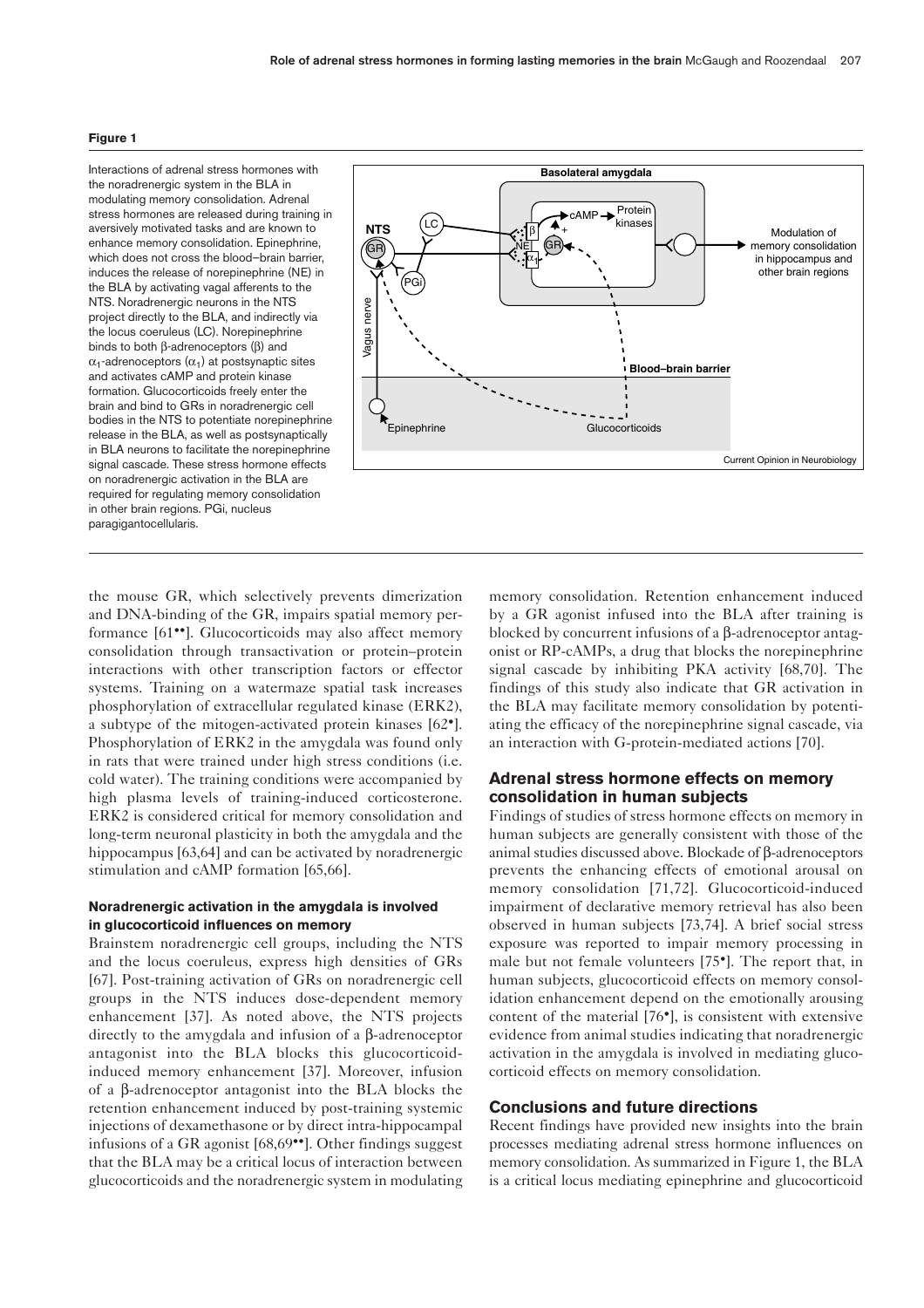influences on memory consolidation. In addition, noradrenergic activation within the BLA is essential for the memory modulating influences of systemically administered epinephrine and glucocorticoids, as well as for the effects of glucocorticoids infused directly into the hippocampus. Thus, epinephrine and glucocorticoid effects on the consolidation of memory for emotional experiences are intimately linked to noradrenergic activation in the BLA. A major goal of future studies will be to understand how noradrenergic activation in the amygdala enables long-term memory consolidation in other brain regions.

### **Acknowledgements**

The authors are supported by United States Public Health Service Grant MH12526 from the National Institute of Mental Health.

#### **References and recommended reading**

Papers of particular interest, published within the annual period of review, have been highlighted as:

- of special interest
- •• of outstanding interest
- 1. McGaugh JL, Ferry B, Vazdarjanova A, Roozendaal B: **Amygdala role in modulation of memory storage**. In *The Amygdala: A Functional Analysis,* edn 2. Edited by Aggleton JP. Oxford: Oxford University Press; 2000:391-424.
- 2. Roozendaal B: **Glucocorticoids and the regulation of memory consolidation.** *Psychoneuroendocrinology* 2000, **25**:213-238.
- 3. Gold PE, van Buskirk R: **Facilitation of time-dependent memory processes with posttrial epinephrine injections.** *Behav Biol* 1975, **13**:145-153.
- 4. Gold PE, McIntyre C, McNay E, Stefani M, Korol DL: **Neurochemical referees of dueling memory systems.** In *Memory Consolidation: Essays in Honor of James L. McGaugh*. Edited by Gold PE, Greenough WT. Washington, DC: American Psychological Association; 2001:219-248.
- 5. Gamaro GD, Denerdin JD Jr, Michalowski MB, Catelli D, Correa JB, Xavier MH, Dalmaz C: **Epinephrine effects on memory are not dependent on hepatic glucose release.** *Neurobiol Learn Mem* 1997, **68**:221-229.
- 6. Clark KB, Smith DC, Hassert DL, Browning RA, Naritoku DK, Jensen RA: **Post-training electrical stimulation of vagal afferents with concomitant vagal efferent inactivation enhances memory storage processes in the rat.** *Neurobiol Learn Mem* 1998, **70**:364-373.
- 7. van Bockstaele E, Colago E, Aicher S: **Light and electron microscopic evidence for topographic and monosynaptic projections from neurons in the ventral medulla to noradrenergic dendrites in the rat locus coeruleus.** *Brain Res* 1998, **784**:123-138.
- 8. Williams CL, McGaugh JL: **Reversible lesions of the nucleus of the solitary tract attenuate the memory-modulating effects of posttraining epinephrine.** *Behav Neurosci* 1993, **107**:1-8.
- 9. Williams CL, Men D, Clayton EC: **The effects of noradrenergic activation of the nucleus tractus solitarius on memory and in potentiating norepinephrine release in the amygdala.** *Behav Neurosci* 2000, **114**:1131-1144.
- 10. Liang KC, Juler R, McGaugh JL: **Modulating effects of posttraining epinephrine on memory: involvement of the amygdala noradrenergic system.** *Brain Res* 1986, **368**:125-133.
- 11. Liang KC, McGaugh JL, Yao H: **Involvement of amygdala pathways in the influence of posttraining amygdala norepinephrine and peripheral epinephrine on memory storage.** *Brain Res* 1990, **508**:225-233.
- 12. Ferry B, McGaugh JL: **Clenbuterol administration into the basolateral amygdala post-training enhances retention in an inhibitory avoidance task.** *Neurobiol Learn Mem* 1999, **72**:8-12.
- 13. Ferry B, Roozendaal B, McGaugh JL: **Involvement of** α**1-adrenoceptors in the basolateral amygdala in modulation of memory storage.** *Eur J Pharmacol* 1999, **372**:9-16.
- 14. Ferry B, Roozendaal B, McGaugh JL: **Basolateral amygdala noradrenergic influences on memory storage are mediated by an interaction between** β**- and** α**1-adrenoceptors.** *J Neurosci* 1999, **19**:5119-5123.
- 15. Hatfield T, McGaugh JL: **Norepinephrine infused into the basolateral amygdala posttraining enhances retention in a spatial water maze task.** *Neurobiol Learn Mem* 1999, **71**:232-239.
- 16. Galvez R, Mesches MH, McGaugh JL: **Norepinephrine release in the amygdala in response to footshock stimulation.** *Neurobiol Learn Mem* 1996, **66**:253-257.
- 17. Quirarte GL, Galvez R, Roozendaal B, McGaugh JL: **Norepinephrine release in the amygdala in response to footshock and opioid peptidergic drugs.** *Brain Res* 1998, **808**:134-140.
- 18. Williams CL, Men D, Clayton EC, Gold PE: **Norepinephrine release in the amygdala following systemic injection of epinephrine or escapable footshock: contribution of the nucleus of the solitary tract.** *Behav Neurosci* 1998, **112**:1414-1422.
- 19. Clayton EC, Williams CL: **Adrenergic activation of the nucleus**
- •• **tractus solitarius potentiates amygdala norepinephrine release and enhances retention performance in emotionally-arousing and spatial memory tasks.** *Behav Brain Res* 2000, **112**:151-158.

These authors report evidence that epinephrine infused into the NTS enhances retention of inhibitory avoidance and radial-maze spatial training. In addition, the epinephrine infusions potentiate norepinephrine release in the amygdala, as assessed by *in vivo* microdialysis and high-performance liquid chromatography.

- 20. McIntyre CK, Hatfield T, McGaugh JL: **Norepinephrine release in the rat amygdala during inhibitory avoidance training.** *Soc Neurosci Abstr* 2000, **26**:193.
- 21. Hatfield T, Spanis C, McGaugh JL: **Response of amygdalar norepinephrine to footshock and GABAergic drugs using** *in vivo* **microdialysis and HPLC.** *Brain Res* 1999, **835**:340-345.
- 22. Lennartz RC, Hellems KL, Mook ER, Gold PE: **Inhibitory avoidance impairments induced by intra-amygdala propranolol are reversed by glutamate but not glucose.** *Behav Neurosci* 1996, **110**:1033-1039.
- 23. Huang CC, Tsai JJ, Gean PO: **Actions of isoproterenol on amygdalar neurons** *in vitro***.** *Chin J Physiol* 1994, **37**:73-78.
- 24. Wang SJ, Huang CC, Hsu KS, Tsai JJ, Huang CC, Gean PW: **Blockade of isoproterenol-induced synaptic potentiation by tetra-9-aminoacridine in the rat amygdala.** *Neurosci Lett* 1996, **214**:87-90.
- 25. Roesler R, Vianna MR, de-Paris F, Quevedo J: **Memory-enhancing treatments do not reverse the impairment of inhibitory avoidance retention induced by NMDA receptor blockade.** *Neurobiol Learn Mem* 1999, **72**:252-258.
- 26. Schafe GE, LeDoux JE: **Memory consolidation of auditory pavlovian fear conditioning requires protein synthesis and protein kinase A in the amygdala.** *J Neurosci* 2000, **20**:RC96.
- Abel T, Nguyen PV, Bard M, Deuel TAS, Kandel ER, Bourtchuladze R: **Genetic demonstration of a role for PKA in the late phase of LTP and in hippocampus-based long-term memory.** *Cell* 1997, **88**:615-626.
- 28. Huang YY, Kandel ER: **Postsynaptic induction and PKA-dependent expression of LTP in the lateral amygdala.** *Neuron* 1998, **21**:169-178.
- 29. Carew TJ: **Molecular enhancement of memory formation.** *Neuron* 1996, **16**:5-8.
- 30. Lamprecht R, Hazui S, Dudai Y: **cAMP response element-binding protein in the amygdala is required for long- but not short-term conditioned taste aversion memory.** *J Neurosci* 1997, **17**:8443-8450.
- 31. Josselyn SA, Shi C, Carlezon WA Jr, Neve RL, Nestler EJ, Davis M: Long-term memory is facilitated by cAMP response element**binding protein overexpression in the amygdala.** *J Neurosci* 2001, **21**:2404-2412.

Josselyn *et al*. present evidence that CREB is involved in the amygdala in fear conditioning. Their findings indicate that fear-potentiated startle,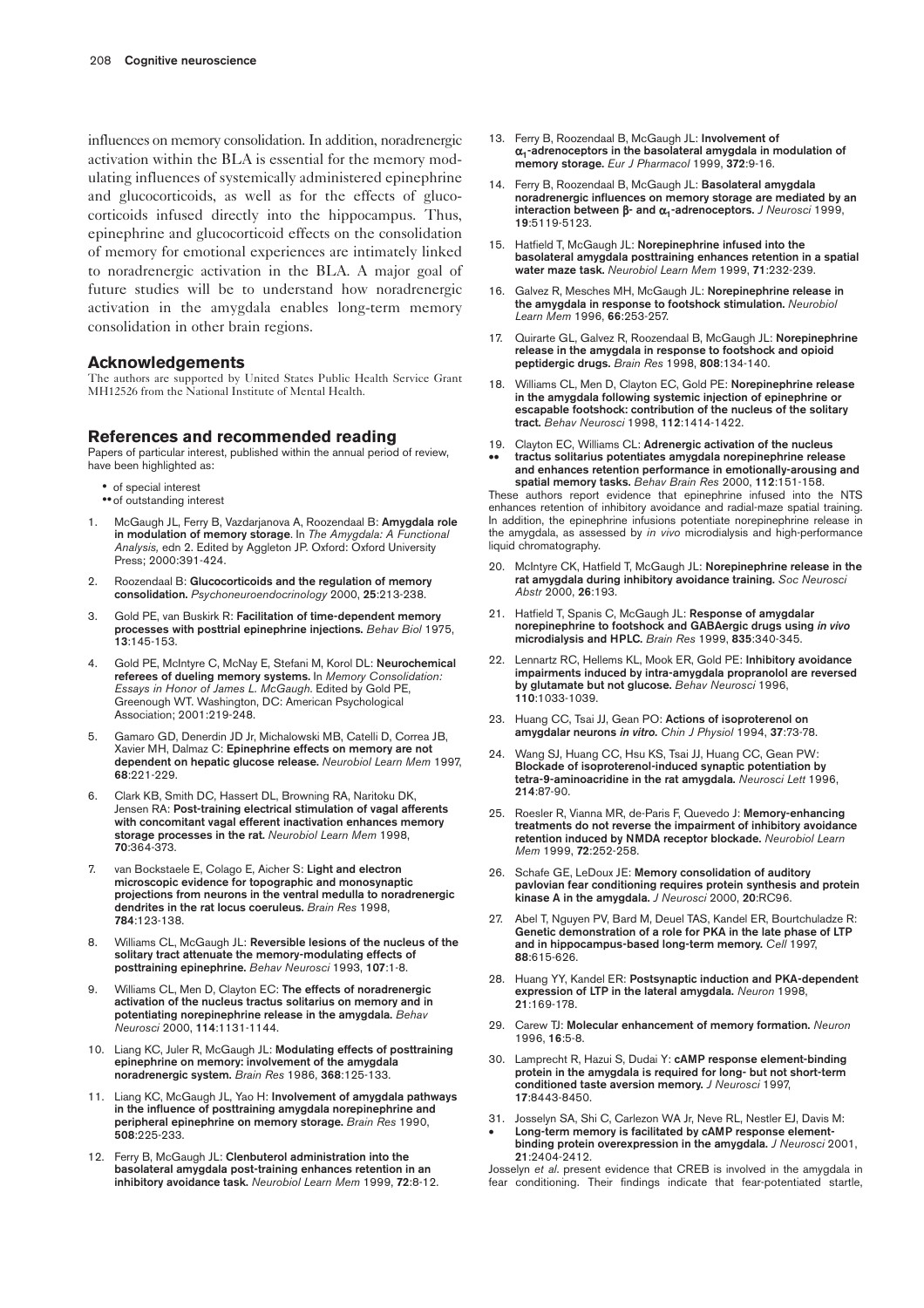obtained with massed training trials, is enhanced in rats over-expressing CREB in the BLA.

- 32. McGaugh JL, Cahill L, Roozendaal B: **Involvement of the amygdala in memory storage: interaction with other brain systems.** *Proc Natl Acad Sci USA* 1996, **93**:13508-13514.
- 33. de Kloet ER, Oitzl MS, Joëls M: **Stress and cognition: are corticosteroids good or bad guys?** *Trends Neurosci* 1999, **22**:422-426.
- 34. Pugh CR, Tremblay D, Fleshner M, Rudy JW: **A selective role for corticosterone in contextual-fear conditioning.** *Behav Neurosci* 1997, **111**:503-511.
- 35. Sandi C, Loscertales M, Guaza C: **Experience-dependent facilitating effect of corticosterone on spatial memory formation in the water maze.** *Eur J Neurosci* 1997, **9**:637-642.
- 36. Cordero MI, Sandi C: **A role for brain glucocorticoid receptors in contextual fear conditioning: dependence upon training intensity.** *Brain Res* 1998, **786**:11-17.
- 37. Roozendaal B, Williams CL, McGaugh JL: **Glucocorticoid receptor activation in the rat nucleus of the solitary tract facilitates memory consolidation: involvement of the basolateral amygdala.** *Eur J Neurosci* 1999, **11**:1317-1323.
- 38. Roozendaal B, Carmi O, McGaugh JL: **Adrenocortical suppression blocks the memory-enhancing effects of amphetamine and epinephrine.** *Proc Natl Acad Sci USA* 1996, **93**:1429-1433.
- 39. Liu L, Tsuji M, Takeda H, Takada K, Matsumiya T: **Adrenocortical suppression blocks the enhancement of memory storage produced by exposure to psychological stress in rats.** *Brain Res* 1999, **821**:134-140.
- 40. de Quervain DJ-F, Roozendaal B, McGaugh JL: **Stress and glucocorticoids impair retrieval of long-term spatial memory.** *Nature* 1998, **394**:787-790.
- 41. McEwen BS: **The neurobiology of stress: from serendipity to** • **clinical relevance.** *Brain Res* 2000, **886**:172-189.

An extensive review of the cellular and neurochemical events underlying chronic stress and glucocorticoid effects on neurogenesis and atrophy in the hippocampus.

- 42. Reul JMHM, de Kloet ER: **Two receptor systems for corticosterone in the rat brain: microdistribution and differential occupation.** *Endocrinology* 1985, **117**:2505-2512.
- 43. Oitzl MS, de Kloet ER: **Selective corticosteroid antagonists modulate specific aspects of spatial orientation learning.** *Behav Neurosci* 1992, **108**:62-71.
- 44. Korte SM, de Kloet ER, Buwalda B, Bouman SD, Bohus B: **Antisense to the glucocorticoid receptor in hippocampal dentate gyrus reduces immobility in forced swim test.** *Eur J Pharmacol* 1996, **301**:19-25.
- 45. Roozendaal B, Portillo-Marquez G, McGaugh JL: **Basolateral amygdala lesions block glucocorticoid-induced modulation of memory for spatial learning.** *Behav Neurosci* 1996, **110**:1074-1083.
- 46. Oitzl MS, de Kloet ER, Joëls M, Cole TJ: **Spatial learning deficits in mice with a targeted glucocorticoid receptor gene disruption.** *Eur J Neurosci* 1998, **9**:2284-2296.
- 47. Conrad CD, Lupien SJ, McEwen BS: **Support for a bimodal role of type II adrenal steroid receptors in spatial memory.** *Neurobiol Learn Mem* 1999, **72**:39-46.
- 48. Micheau J, Destrade C, Soumireu-Mourat B: **Time-dependent effects of post-training intrahippocampal injections of corticosterone on retention of appetitive learning tasks in mice.** *Eur J Pharmacol* 1984, **106**:39-46.
- 49. Roozendaal B, McGaugh JL: **Basolateral amygdala lesions block the memory-enhancing effect of glucocorticoid administration in the dorsal hippocampus of rats.** *Eur J Neurosci* 1997, **9**:76-83.
- 50. Roozendaal B: **Stress and memory: opposing effects of glucocorticoids on memory consolidation and memory retrieval.** *Neurobiol Learn Mem* 2002, in press.
- 51. Roozendaal B, McGaugh JL: **Glucocorticoid receptor agonist and antagonist administration into the basolateral but not central amygdala modulates memory storage.** *Neurobiol Learn Mem* 1997, **67**:176-179.

52. Roozendaal B, McGaugh JL: **Amygdaloid nuclei lesions differentially affect glucocorticoid-induced memory enhancement in an inhibitory avoidance task.** *Neurobiol Learn Mem* 1996, **65**:1-8.

53. McGaugh JL: **Memory — a century of consolidation.** *Science* 2000, •• **287**:248-251.

A comprehensive review of memory consolidation research, focusing on the role of the amygdala, and noradrenergic activation within the BLA, in modulating long-term memory consolidation in other brain regions.

54. Kim JJ, Lee HJ, Han JS, Packard MG: **Amygdala is critical for stress** • **induced modulation of hippocampal long-term potentiation and learning.** *J Neurosci* 2001, **21**:5222-5228.

The authors report that large lesions of the amygdala blocked the impairing effects of stress on hippocampal long-term potentiation and retention of watermaze spatial training. However, these lesions did not block stressinduced increases in corticosterone. These findings provide evidence that the amygdala interacts with the hippocampus in mediating stress effects on hippocampal function.

- 55. Setlow B, Roozendaal B, McGaugh JL: **Involvement of a basolateral amygdala complex–nucleus accumbens pathway in glucocorticoid-induced modulation of memory consolidation.** *Eur J Neurosci* 2000, **12**:367-375.
- 56. Roozendaal B, de Quervain DJ-F, Ferry B, Setlow B, McGaugh JL: **Basolateral amygdala–nucleus accumbens interactions in mediating glucocorticoid enhancement of memory consolidation.** *J Neurosci* 2001, **21**:2518-2525.
- 57. Sandi C, Loscertales M: **Opposite effects on NCAM expression in**  • **the rat frontal cortex induced by acute vs. chronic corticosterone treatments.** *Brain Res* 1999, **828**:127-134.

The study reported here demonstrates that a single injection of corticosterone enhances NCAM expression in the prefrontal cortex, whereas chronic injections of corticosterone reduce NCAM levels. These findings suggest a cellular mechanism underlying glucocorticoid effects on cortical function.

- 58. Merino JJ, Cordero MI, Sandi C: **Regulation of hippocampal cell adhesion molecules NCAM and L1 by contextual fear conditioning is dependent upon time and stressor intensity.** *Eur J Neurosci* 2000, **12**:3283-3290.
- 59. Beato M, Herrlich P, Schutz G: **Steroid hormone receptors: many actors in search of a plot.** *Cell* 1995, **83**:851-857.
- 60. Datson NA, van der Perk J, de Kloet ER, Vreugdenhil E: **Identification of corticosteroid-responsive genes in rat hippocampus using serial analysis of gene expression.** *Eur J Neurosci* 2001, **14**:675-689.
- 61. Oitzl MS, Reichardt HM, Joëls M, de Kloet ER: **Point mutation in the** •• **mouse glucocorticoid receptor preventing DNA-binding impairs**

**spatial memory.** *Proc Natl Acad Sci USA* 2001, **98**:12790-12795. Oitzl *et al*. report evidence that a point mutation in the mouse glucocorticoid receptor, which prevents dimerization and DNA-binding, impairs spatial performance. These findings support a role for a direct influence of glucocorticoid receptors on DNA in memory formation.

62. Akirav I, Sandi C, Richter-Levin G: **Differential activation of** • **hippocampus and amygdala following spatial learning under stress.** *Eur J Neurosci* 2001 **14**:719-725.

This paper provides evidence that the amygdala is activated — as shown by increased phosphorylation of the protein kinase ERK2 — specifically by watermaze training that induces high levels of stress. In contrast, increased phosphorylation of ERK2 in the hippocampus occurred only in rats that had acquired the task.

- 63. Impey S, Obrietan K, Storm DR: **Making new connections: role of ERK/MAP kinase signaling in neuronal plasticity.** *Neuron* 1999, **23**:11-14.
- 64. Schafe GE, Atkins CM, Swank MW, Bauer EP, Sweatt JD, LeDoux JE: **Activation of ERK/MAP kinase in the amygdala is required for memory consolidation of pavlovian fear conditioning.** *J Neurosci* 2000, **20**:8177-8187.
- 65. Roberson ED, English JD, Adams JP, Selcher JC, Kondratick C, Sweatt JD: **The mitogen-activated protein kinase cascade couples PKA and PKC to cAMP response element binding protein phosphorylation in area CA1 of hippocampus.** *J Neurosci* 1999 **19**:4337-4348.
- 66. Rouppe van der Voort C, Kavelaars A, van de Pol M, Heijnen CJ: **Noradrenaline induces phosphorylation of ERK-2 in human peripheral blood mononuclear cells after induction of alpha1 adrenergic receptors.** *J Neuroimmunol* 2000, **108**:82-91.